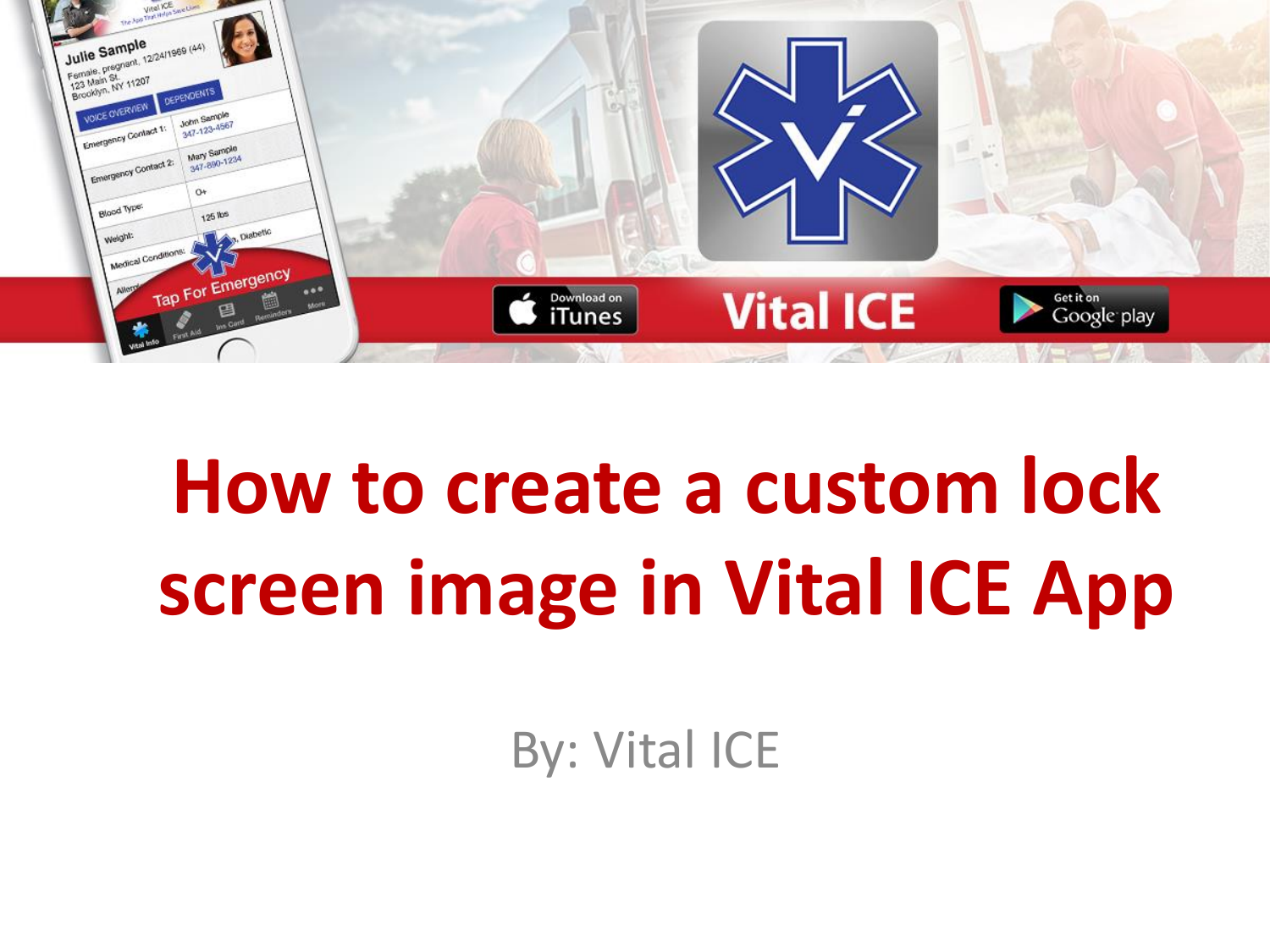## **Step 1: Open your Vital ICE APP**



#### Tap on VITAL ICE phone application to open app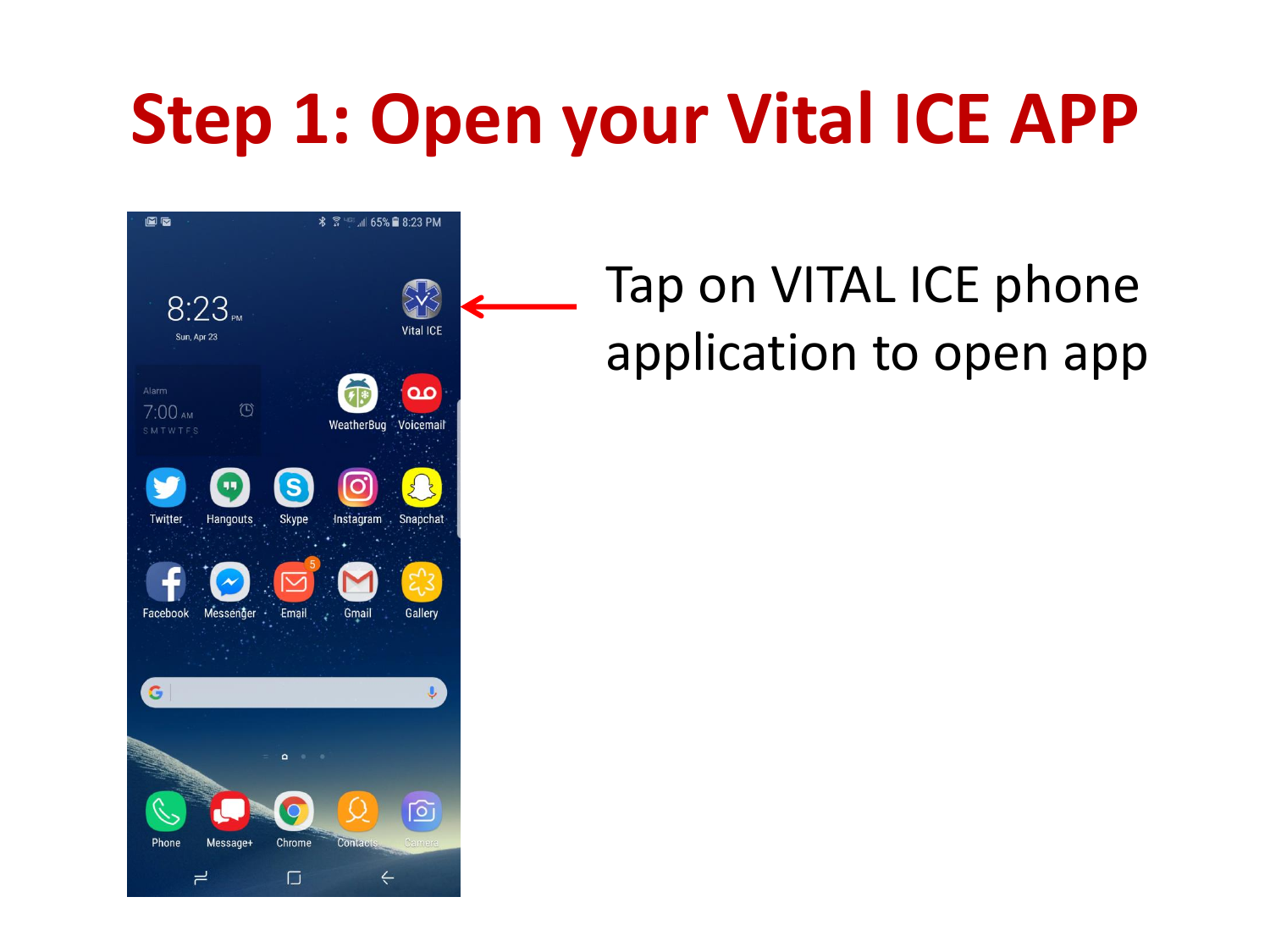## **Step 2: Click on "More" tab**



Once the Vital ICE app opens, choose "More" option in bottom right hand of the screen in the "Tap for Emergency" section.

Single click on "more" for additional items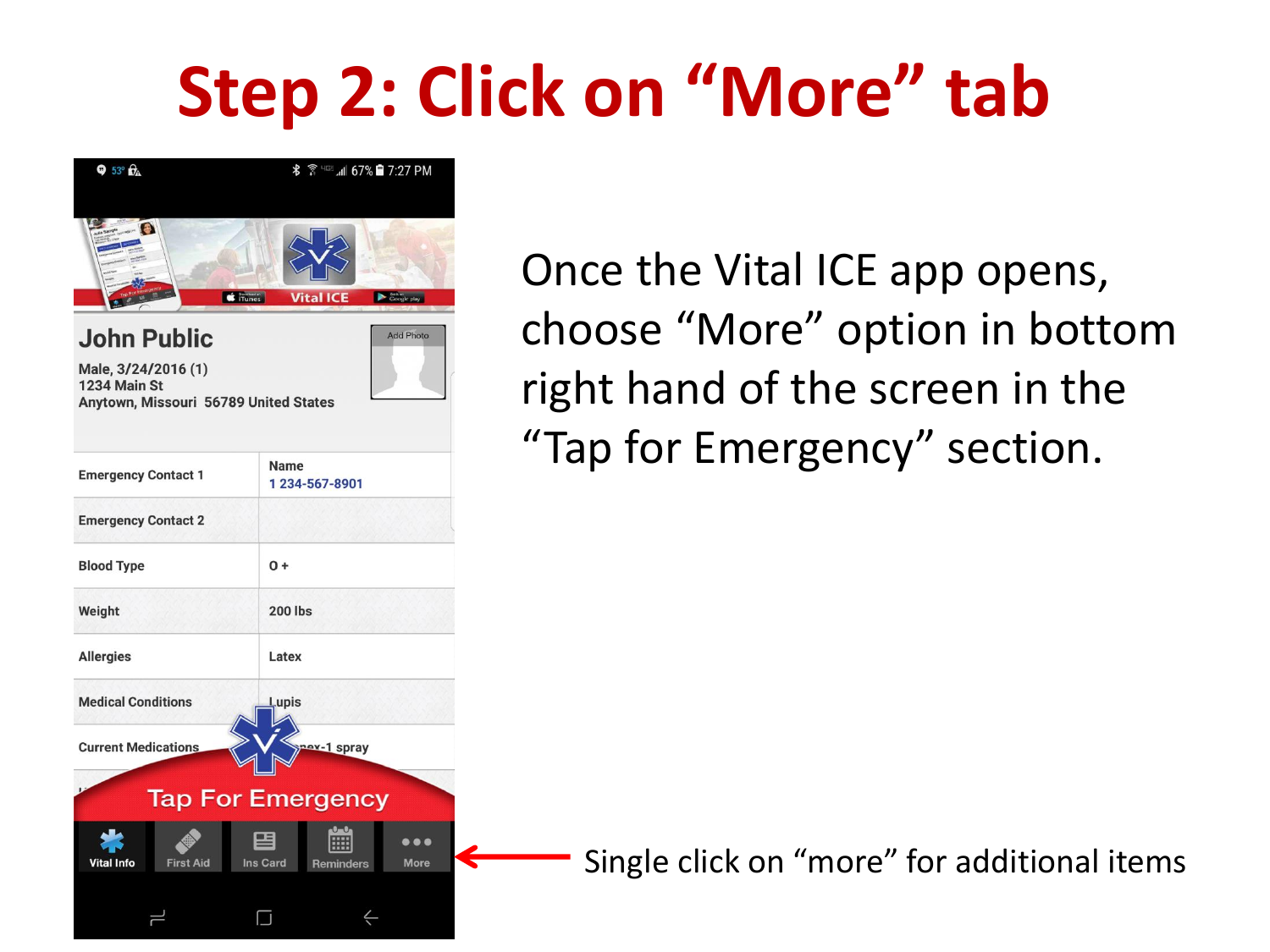## **Step 3: Choose 3rd option down, Custom Wallpaper/Lock Screen Image**

Under Settings and More, choose the 3rd option down, Custom Wallpaper / Lock Screen Image Option.



 $\Box$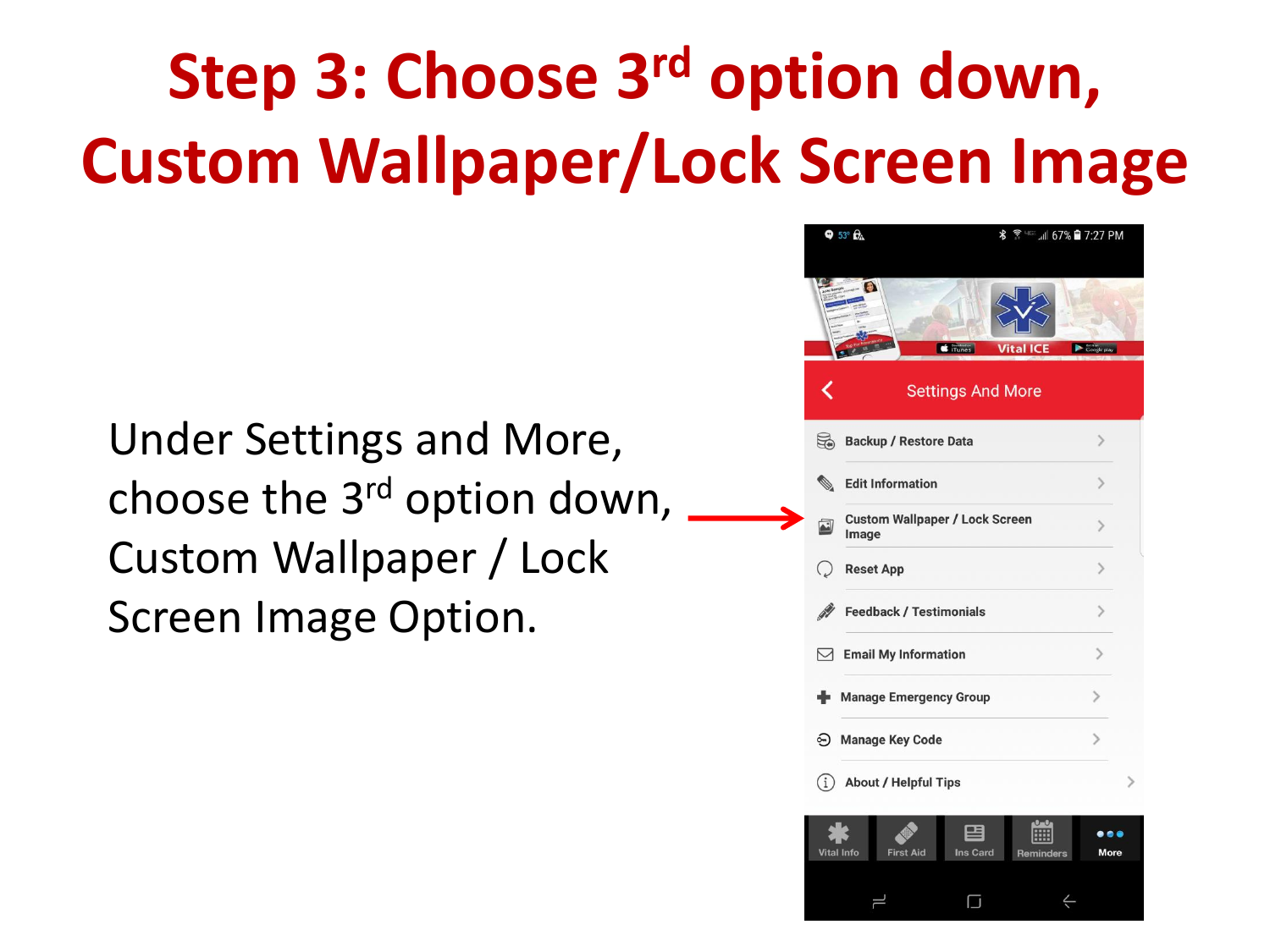#### **Step 4: Click on blue option below, "Select From Photos"**



At the bottom of the screen, choose "Select From Photos" option.

When you click on "Select From Photos" option below, the app will direct you to your Photo Gallery for you to choose a picture that will be centered between your vital information.

Select the picture of your choice.

Choose option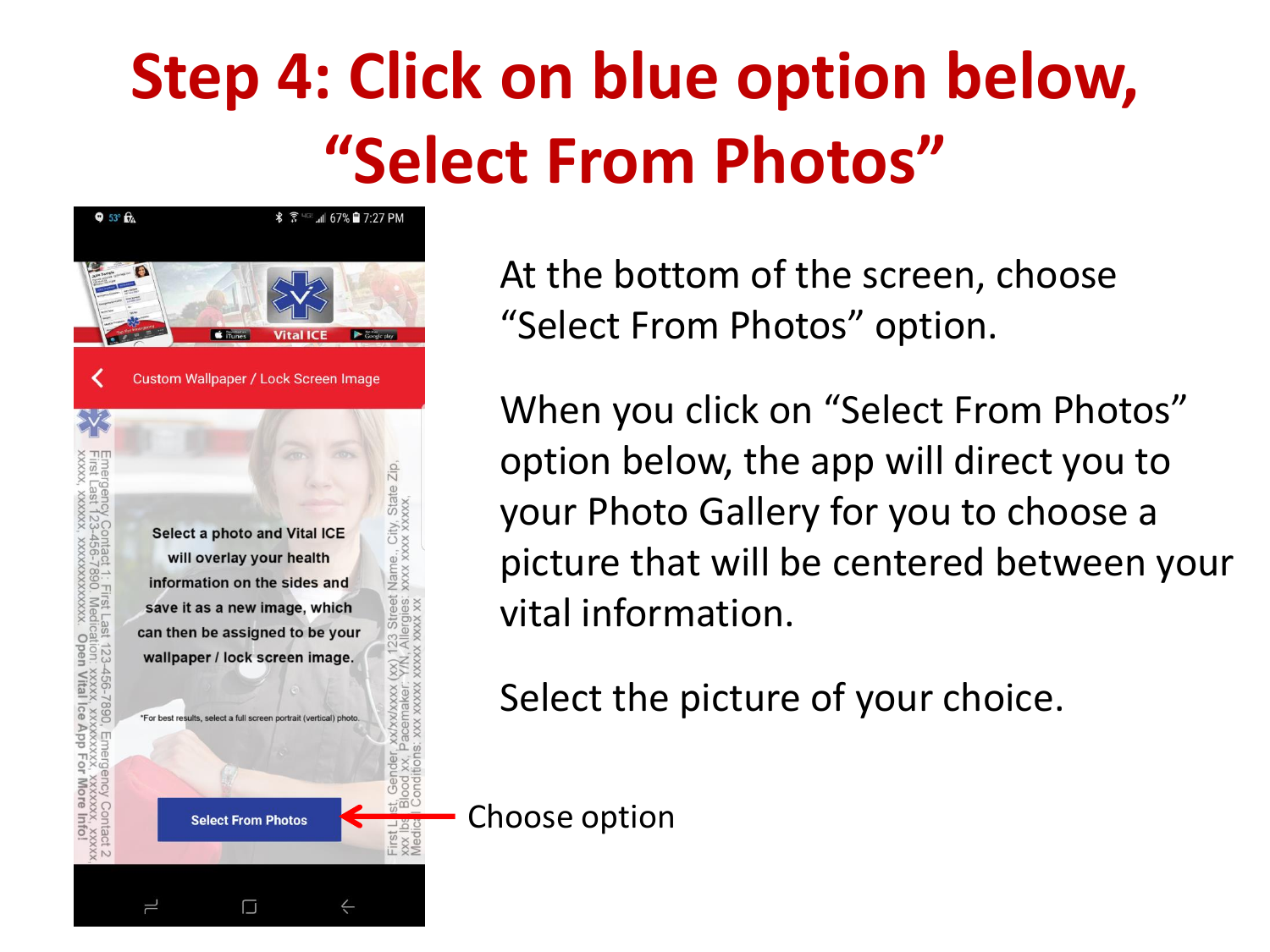#### **Step 5: Choose Image**



Once you have chosen your image to be centered between your vital information, the app creates your new image for your Wallpaper / Lock screen image.

Click "OK"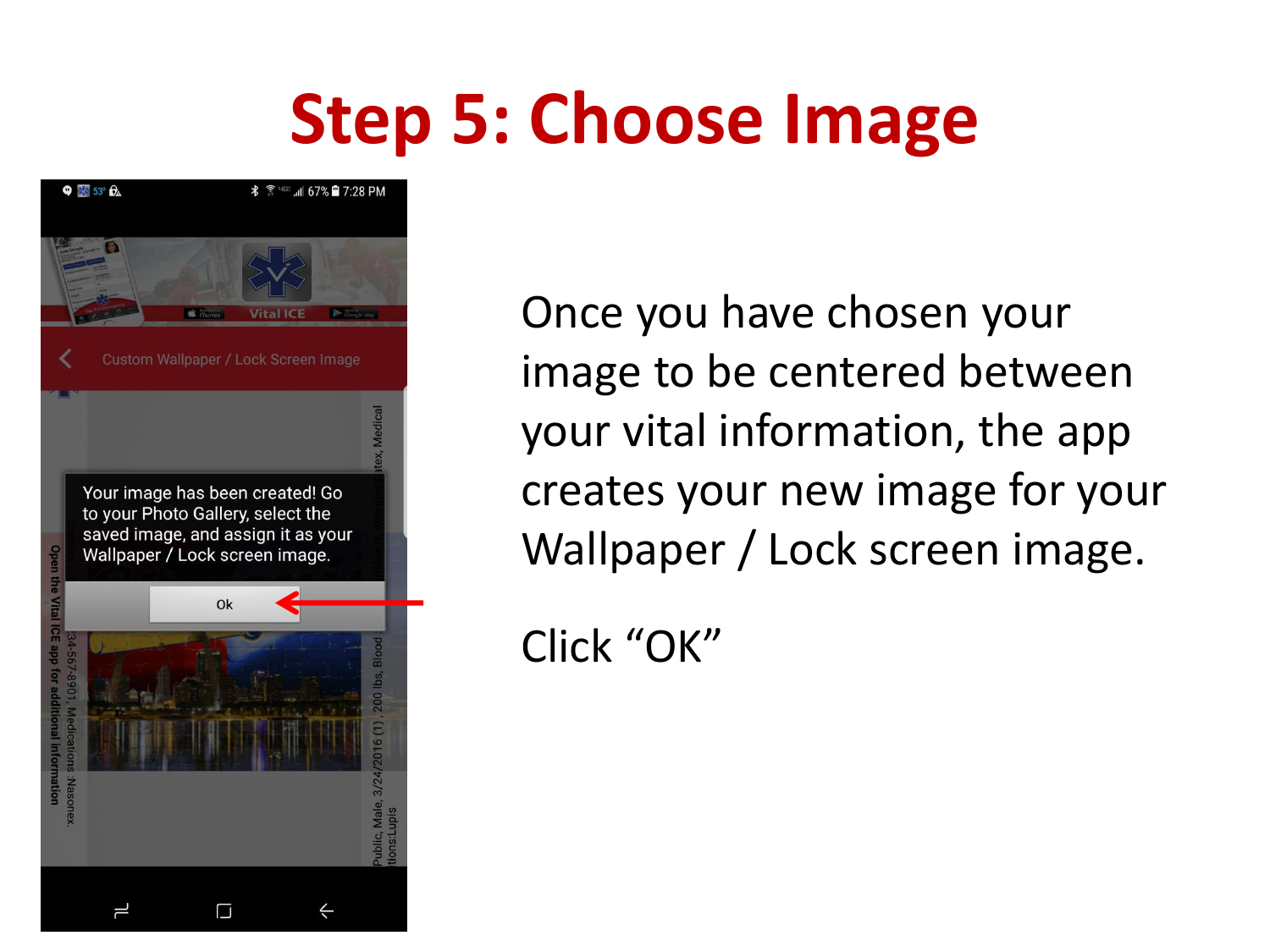#### **Step 6: Select Image from Photo Gallery**



Next, open your Photo Gallery and choose the photo just created for your Wallpaper / Lock Screen image.

Select the image you just saved and assign it as your Wallpaper / Lock screen image.